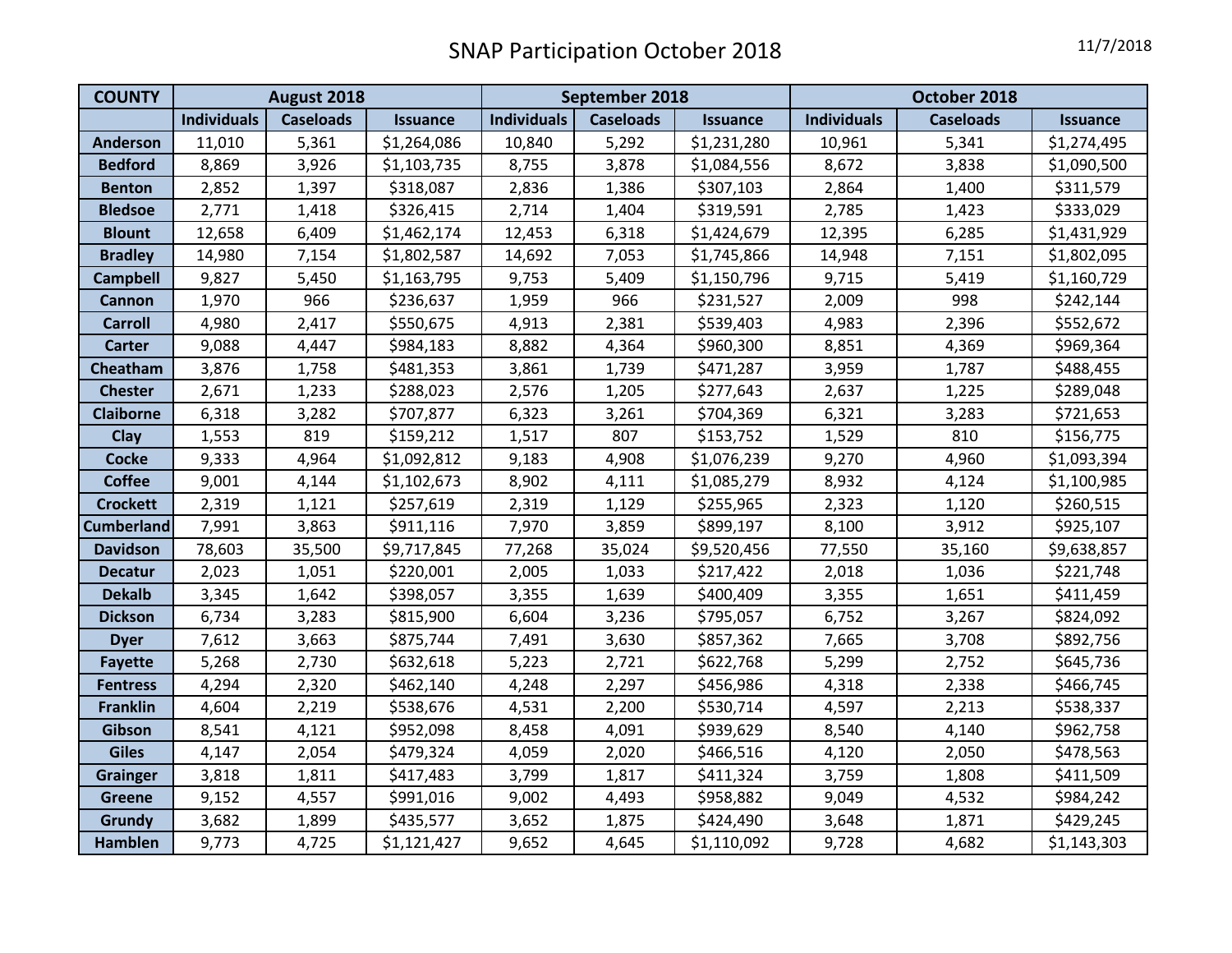|                   | August 2018        |                  |                 | September 2018     |                  |                 | October 2018       |                  |                 |
|-------------------|--------------------|------------------|-----------------|--------------------|------------------|-----------------|--------------------|------------------|-----------------|
| <b>COUNTY</b>     | <b>Individuals</b> | <b>Caseloads</b> | <b>Issuance</b> | <b>Individuals</b> | <b>Caseloads</b> | <b>Issuance</b> | <b>Individuals</b> | <b>Caseloads</b> | <b>Issuance</b> |
| <b>Hamilton</b>   | 46,104             | 22,902           | \$5,745,507     | 45,600             | 22,649           | \$5,661,500     | 46,028             | 22,854           | \$5,771,944     |
| <b>Hancock</b>    | 2,354              | 1,259            | \$268,386       | 2,337              | 1,252            | \$263,859       | 2,310              | 1,235            | \$260,489       |
| <b>Hardeman</b>   | 4,908              | 2,605            | \$559,496       | 4,857              | 2,567            | \$553,755       | 4,945              | 2,608            | \$571,043       |
| <b>Hardin</b>     | 4,937              | 2,571            | \$555,357       | 4,936              | 2,563            | \$557,913       | 4,950              | 2,557            | \$557,192       |
| <b>Hawkins</b>    | 9,502              | 4,637            | \$1,057,562     | 9,439              | 4,617            | \$1,043,703     | 9,509              | 4,663            | \$1,066,507     |
| Haywood           | 4,546              | 2,437            | \$526,379       | 4,455              | 2,407            | \$517,071       | 4,473              | 2,410            | \$528,445       |
| <b>Henderson</b>  | 5,087              | 2,526            | \$573,080       | 5,036              | 2,515            | \$559,387       | 5,074              | 2,545            | \$560,605       |
| <b>Henry</b>      | 5,781              | 2,837            | \$677,454       | 5,541              | 2,730            | \$636,554       | 5,557              | 2,762            | \$655,190       |
| <b>Hickman</b>    | 3,940              | 1,857            | \$459,126       | 3,855              | 1,820            | \$444,521       | 3,904              | 1,840            | \$451,792       |
| <b>Houston</b>    | 1,289              | 599              | \$143,753       | 1,282              | 603              | \$141,292       | 1,295              | 616              | \$144,842       |
| <b>Humphreys</b>  | 2,611              | 1,220            | \$305,857       | 2,560              | 1,202            | \$296,322       | 2,613              | 1,212            | \$306,740       |
| <b>Jackson</b>    | 2,052              | 1,085            | \$228,518       | 2,038              | 1,087            | \$227,696       | 1,981              | 1,075            | \$222,397       |
| <b>Jefferson</b>  | 7,259              | 3,504            | \$797,316       | 7,160              | 3,472            | \$785,845       | 7,174              | 3,479            | \$797,067       |
| Johnson           | 3,410              | 1,823            | \$363,257       | 3,345              | 1,790            | \$351,159       | 3,343              | 1,798            | \$358,130       |
| <b>Knox</b>       | 48,479             | 24,216           | \$5,754,963     | 47,741             | 23,958           | \$5,631,539     | 48,286             | 24,209           | \$5,781,323     |
| Lake              | 1,898              | 1,060            | \$223,284       | 1,902              | 1,056            | \$225,555       | 1,893              | 1,061            | \$224,295       |
| Lauderdale        | 5,989              | 3,042            | \$724,511       | 5,970              | 3,037            | \$719,061       | 6,138              | 3,097            | \$744,804       |
| <b>Lawrence</b>   | 6,208              | 2,968            | \$689,481       | 6,162              | 2,938            | \$679,285       | 6,211              | 2,968            | \$689,172       |
| <b>Lewis</b>      | 1,929              | 988              | \$214,585       | 1,851              | 965              | \$201,846       | 1,913              | 987              | \$209,388       |
| Lincoln           | 4,969              | 2,307            | \$580,345       | 4,845              | 2,256            | \$554,490       | 4,939              | 2,300            | \$567,788       |
| Loudon            | 4,687              | 2,215            | \$540,166       | 4,605              | 2,183            | \$525,360       | 4,641              | 2,204            | \$534,079       |
| <b>Macon</b>      | 4,854              | 2,209            | \$569,568       | 4,655              | 2,150            | \$535,695       | 4,788              | 2,206            | \$562,875       |
| <b>Madison</b>    | 16,397             | 7,965            | \$1,953,340     | 16,116             | 7,867            | \$1,897,750     | 16,493             | 8,019            | \$1,970,169     |
| <b>Marion</b>     | 5,064              | 2,453            | \$607,400       | 5,025              | 2,441            | \$596,723       | 5,074              | 2,466            | \$613,101       |
| <b>Marshall</b>   | 4,082              | 1,874            | \$470,291       | 3,960              | 1,827            | \$454,887       | 3,999              | 1,836            | \$461,553       |
| <b>Maury</b>      | 10,057             | 4,759            | \$1,210,864     | 9,952              | 4,717            | \$1,185,125     | 9,911              | 4,706            | \$1,199,904     |
| <b>Meigs</b>      | 2,302              | 1,107            | \$276,521       | 2,205              | 1,074            | \$258,867       | 2,222              | 1,089            | \$265,355       |
| <b>Monroe</b>     | 7,532              | 3,629            | \$841,159       | 7,375              | 3,570            | \$812,111       | 7,398              | 3,586            | \$822,487       |
| <b>Montgomery</b> | 22,831             | 9,900            | \$2,795,196     | 22,724             | 9,849            | \$2,758,603     | 23,087             | 9,996            | \$2,833,804     |
| <b>Moore</b>      | 522                | 233              | \$58,815        | 520                | 237              | \$57,593        | 541                | 240              | \$61,891        |
| <b>Morgan</b>     | 3,648              | 1,795            | \$399,589       | 3,596              | 1,776            | \$390,045       | 3,568              | 1,777            | \$392,942       |
| <b>McMinn</b>     | 8,414              | 4,015            | \$998,628       | 8,423              | 3,989            | \$988,684       | 8,472              | 4,041            | \$1,008,390     |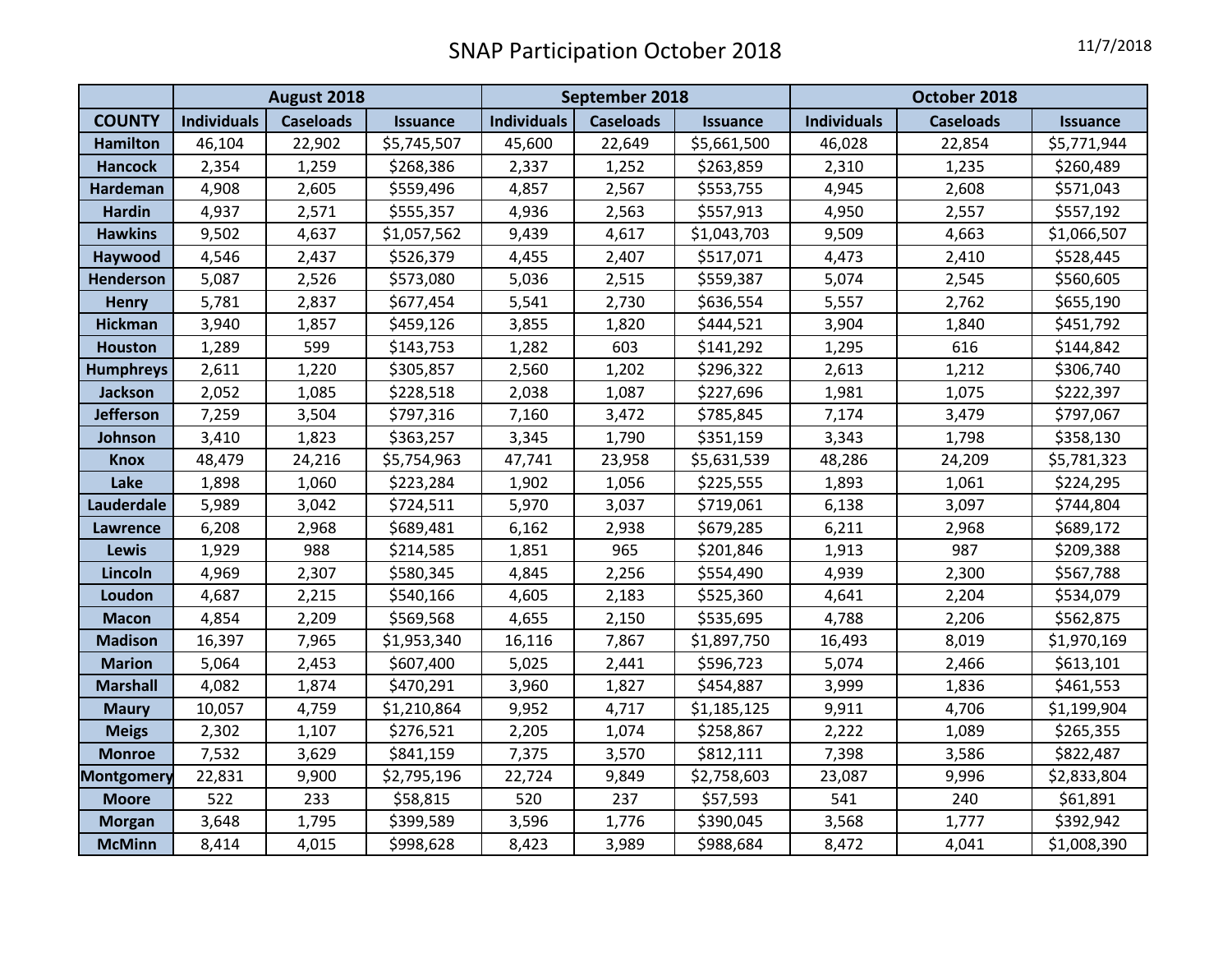| <b>COUNTY</b>     | August 2018        |                  |                 | September 2018     |                  |                 | October 2018       |                  |                 |
|-------------------|--------------------|------------------|-----------------|--------------------|------------------|-----------------|--------------------|------------------|-----------------|
|                   | <b>Individuals</b> | <b>Caseloads</b> | <b>Issuance</b> | <b>Individuals</b> | <b>Caseloads</b> | <b>Issuance</b> | <b>Individuals</b> | <b>Caseloads</b> | <b>Issuance</b> |
| <b>McNairy</b>    | 4,867              | 2,583            | \$547,730       | 4,808              | 2,567            | \$539,338       | 4,874              | 2,605            | \$553,425       |
| <b>Obion</b>      | 5,570              | 2,777            | \$626,338       | 5,553              | 2,759            | \$617,790       | 5,617              | 2,783            | \$642,004       |
| <b>Overton</b>    | 3,298              | 1,676            | \$353,808       | 3,224              | 1,645            | \$343,361       | 3,290              | 1,679            | \$351,780       |
| <b>Perry</b>      | 1,435              | 715              | \$170,095       | 1,458              | 718              | \$171,308       | 1,434              | 705              | \$170,310       |
| <b>Pickett</b>    | 768                | 409              | \$78,057        | 773                | 410              | \$78,141        | 776                | 407              | \$80,218        |
| <b>Polk</b>       | 2,602              | 1,234            | \$289,790       | 2,658              | 1,247            | \$296,864       | 2,641              | 1,240            | \$290,873       |
| Putnam            | 10,360             | 5,072            | \$1,208,276     | 10,285             | 5,039            | \$1,190,965     | 10,385             | 5,055            | \$1,224,311     |
| Rhea              | 6,355              | 3,044            | \$757,690       | 6,342              | 3,044            | \$752,495       | 6,403              | 3,059            | \$759,612       |
| Roane             | 7,368              | 3,606            | \$838,345       | 7,355              | 3,574            | \$835,363       | 7,414              | 3,602            | \$856,124       |
| Robertson         | 8,027              | 3,677            | \$1,001,492     | 7,945              | 3,648            | \$991,456       | 8,046              | 3,671            | \$1,010,035     |
| <b>Rutherford</b> | 26,581             | 11,445           | \$3,288,333     | 26,173             | 11,291           | \$3,220,106     | 26,362             | 11,389           | \$3,268,802     |
| <b>Scott</b>      | 6,157              | 3,141            | \$696,056       | 6,138              | 3,147            | \$693,219       | 6,164              | 3,175            | \$699,646       |
| Sequatchie        | 2,877              | 1,412            | \$341,135       | 2,902              | 1,412            | \$342,353       | 2,930              | 1,434            | \$350,975       |
| <b>Sevier</b>     | 10,134             | 4,674            | \$1,096,980     | 10,023             | 4,647            | \$1,074,591     | 10,049             | 4,638            | \$1,091,521     |
| <b>Shelby</b>     | 200,251            | 91,579           | \$26,062,626    | 197,002            | 90,055           | \$25,424,554    | 199,047            | 91,042           | \$25,922,359    |
| <b>Smith</b>      | 2,620              | 1,238            | \$307,281       | 2,600              | 1,237            | \$299,332       | 2,685              | 1,267            | \$323,694       |
| <b>Stewart</b>    | 1,915              | 838              | \$210,324       | 1,820              | 817              | \$195,456       | 1,843              | 822              | \$201,004       |
| <b>Sullivan</b>   | 22,692             | 11,221           | \$2,558,699     | 22,414             | 11,078           | \$2,519,062     | 22,684             | 11,185           | \$2,565,687     |
| <b>Sumner</b>     | 15,442             | 6,941            | \$1,875,045     | 15,193             | 6,854            | \$1,833,754     | 15,317             | 6,883            | \$1,867,539     |
| <b>Tipton</b>     | 8,988              | 4,220            | \$1,081,307     | 8,993              | 4,222            | \$1,077,637     | 9,210              | 4,306            | \$1,115,815     |
| <b>Trousdale</b>  | 1,311              | 663              | \$160,125       | 1,271              | 649              | \$153,891       | 1,269              | 653              | \$156,476       |
| <b>Unicoi</b>     | 2,974              | 1,499            | \$317,553       | 2,865              | 1,466            | \$304,361       | 2,875              | 1,476            | \$307,248       |
| <b>Union</b>      | 3,878              | 1,774            | \$431,760       | 3,910              | 1,778            | \$432,085       | 3,910              | 1,790            | \$436,573       |
| <b>Van Buren</b>  | 980                | 481              | \$104,255       | 983                | 483              | \$104,217       | 1,001              | 489              | \$110,286       |
| <b>Warren</b>     | 7,303              | 3,462            | \$852,512       | 7,324              | 3,470            | \$851,703       | 7,381              | 3,503            | \$868,969       |
| Washington        | 15,267             | 7,907            | \$1,762,198     | 15,091             | 7,820            | \$1,731,768     | 15,265             | 7,940            | \$1,781,255     |
| Wayne             | 2,325              | 1,210            | \$263,669       | 2,315              | 1,208            | \$260,525       | 2,296              | 1,215            | \$260,883       |
| <b>Weakley</b>    | 5,179              | 2,626            | \$576,849       | 5,050              | 2,598            | \$561,157       | 5,059              | 2,581            | \$564,807       |
| <b>White</b>      | 4,426              | 2,112            | \$495,447       | 4,425              | 2,112            | \$491,658       | 4,404              | 2,113            | \$496,822       |
| <b>Williamson</b> | 4,257              | 1,947            | \$499,064       | 4,245              | 1,937            | \$491,299       | 4,296              | 1,952            | \$500,548       |
| Wilson            | 9,587              | 4,530            | \$1,198,488     | 9,518              | 4,504            | \$1,189,876     | 9,737              | 4,594            | \$1,229,516     |